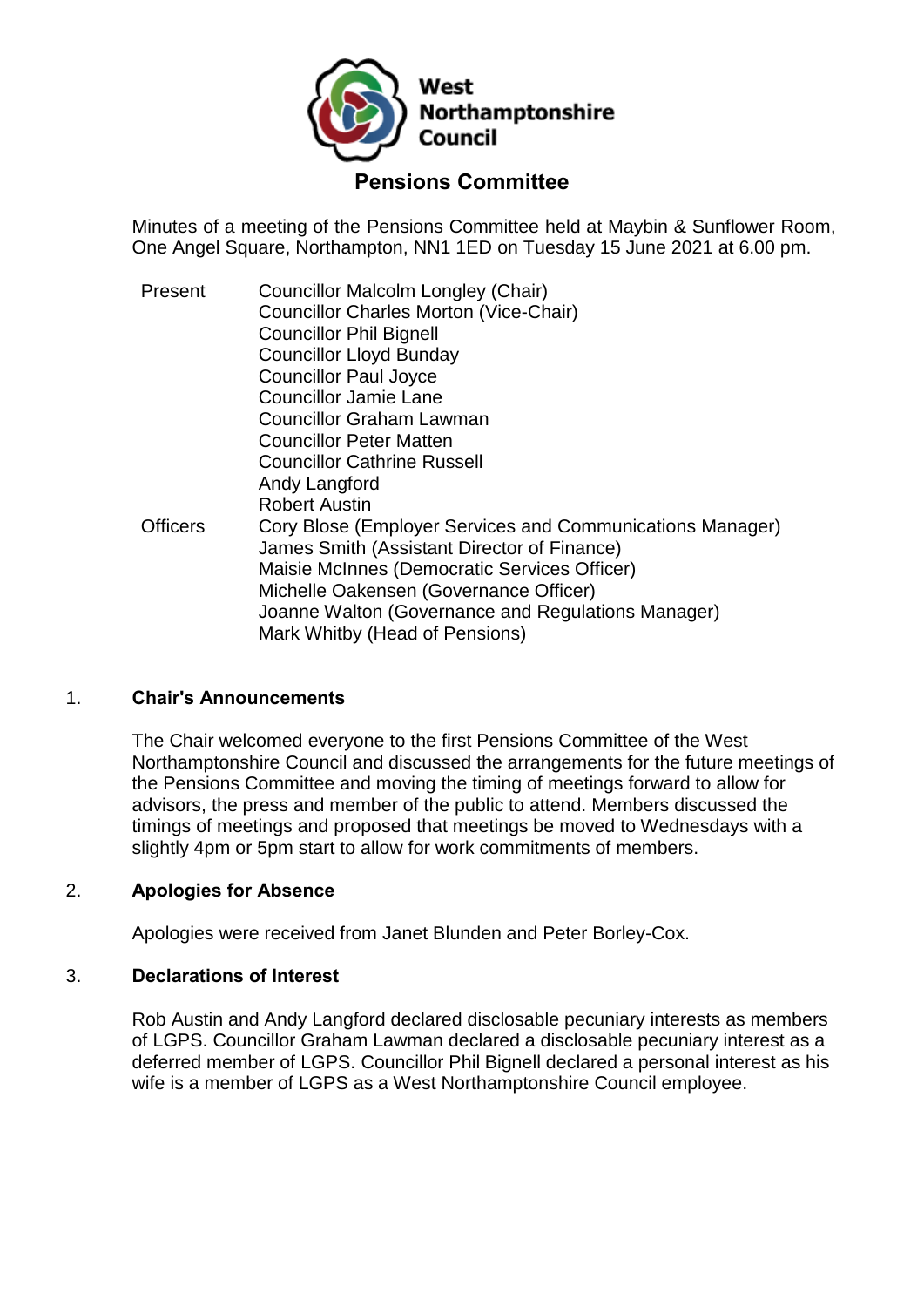### 4. **Minutes**

The minutes of the previous meeting held on 26 March 2021 were agreed as a true and accurate record of the meeting.

### 5. **Action Log**

At the Chair's invitation, the Head of Pensions presented the report and explained that the Investment Strategy Statement had been out to consultation and was now being reviewed. The findings would be brought to a future meeting of the Investment Sub-Committee.

### **RESOLVED: That the Pension Committee noted the report.**

#### 6. **Appointment of Investment Sub-Committee Members**

The Head of Pensions explained that the Investment Sub-Committee membership would consist of 7 members, the Chair and Vice-Chair of the Pensions Committee, two further member representatives of West Northamptonshire Council, an employer representative, a scheme member and a member representative from North Northamptonshire Council.

The Chair invited volunteers from West Northamptonshire Council and North Northamptonshire Council to be appointed to the Investment Sub-Committee. Councillors Phil Bignell and Cathrine Russell from West Northamptonshire Council and Councillor Graham Lawman from North Northamptonshire Council came forward in the discussion.

Members voted on the appointment of the Investment Sub-Committee members and the vote was carried.

**RESOLVED: That Councillors Malcolm Longley (Chair), Charles Morton (Vice-Chair), Phil Bignell, Cathrine Russell, Graham Lawman were appointed as members to the Investment Sub-Committee representing North Northamptonshire Council and West Northamptonshire Council. Rob Austin was appointed as the employer representative and Peter Borley-Cox as the scheme representative.** 

### 7. **Appointment of Joint Committee Representative**

The Head of Pensions explained that the Pension Committee was required to appoint a member to become the Joint Committee Representative. The Joint Committee was responsible for oversight of the ACCESS Pool and consisted of a representative from each of the ACCESS partner funds. The Chair of each pension fund usually represented the fund on the Joint Committee.

Councillor Malcolm Longley as the first Chair of the West Northamptonshire Council was nominated to be appointed as the Joint Committee representative. Members voted on the appointment of the Joint Committee representative and the vote was carried.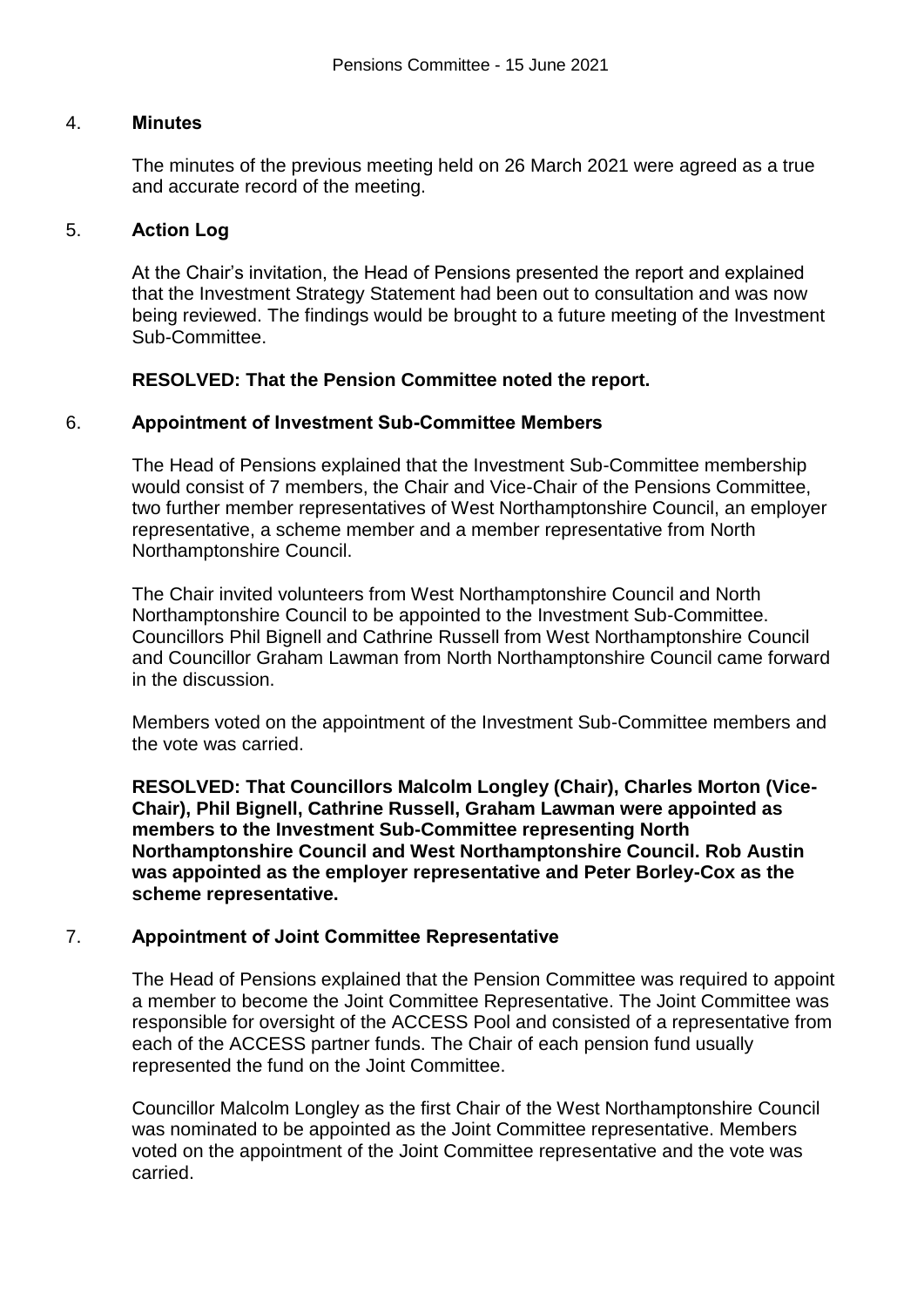### **RESOLVED: That Councillor Malcolm Longley was appointed as the Joint Committee (ACCESS Pool) representative.**

#### 8. **Administration Performance Report**

At the Chair's invitation, the Governance and Regulations manager presented the report and highlighted the key points contained in section 5 of the report.

For the period 1 February 2021 to 30 April 2021 the key performance indicators (KPIs) assessed the performance of the Pensions Service processes in line with statutory and non-statutory performance standards. The KPIs were detailed in Appendix A, and a traffic light RAG rating system showed if the Pensions Service were performing to their Service Level Agreement (SLA) target. The Governance and Regulations manager explained that some service issues detailed in the report related to the Covid-19 pandemic and a recent change over in staff with the move to Unitary.

The next area of administration performance, receipt of employee and employer contributions, detailed the record of payments made to the 19<sup>th</sup> of the month following the month of deduction. The Governance and Regulations manager stated that there were over 300 scheme employers in the fund and Appendix B detailed the percentage of payments received on time. In March it was recorded that 100% of employers paid on time.

The Governance and Regulations manager explained the procedure for late payments as late payments caused delay issues in the Pensions processes. The Employer Services and Communication Team Manager would liaise with employers to reach a resolution. The Employer Services and Communication Team Manager explained that there were private sector employers in the fund and as a result of the Covid-19 pandemic, a minority of late payments were received as a result of staff being furloughed and businesses being required to close.

The Governance and Regulations manager continued presenting the next part of the report, breaches of the law, which the Pensions Service were obliged to report to the Pensions Committee and keep a log of. As detailed in section 5.3.2 of the report,18 refund of contributions payments was not paid within the 5-year statutory period and were deemed as non-material.

The final section of the report, Internal Dispute Resolution Procedure (IDRP) cases, detailed complaints made by members of the Fund. The Governance and Regulations manager summarised the IDRP as stage 1 complaints were passed onto the Head of Pensions to review, and if the complaint was escalated to stage 2 the complaint would be reviewed by the Monitoring Officer. The Governance and Regulations manager summarised the current complaints as detailed in the table at section 5.4.2 of the report as 2 cases currently awaiting resolution at stage 2 and one case not upheld at stage 2.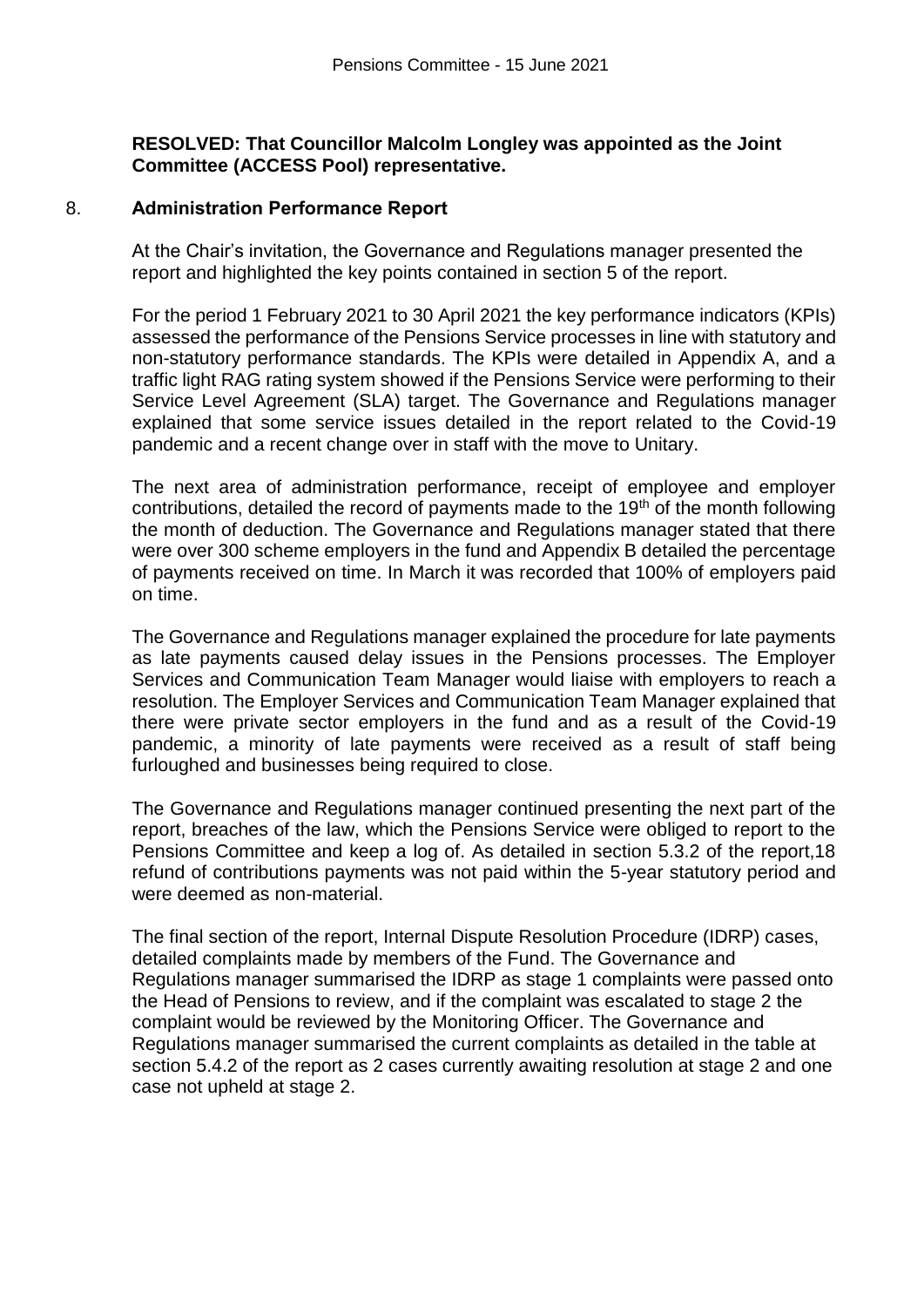## **RESOLVED: That the Pensions Committee noted the administrative performance of the Northamptonshire Pension Fund.**

## 9. **Northamptonshire Pension Fund Business Plan and Medium Term Strategy**

At the Chair's invitation, the Head of Pensions presented the Northamptonshire Pension Fund Business Plan and Medium Term Strategy as approved by the Pensions Committee of the outgoing authority Northamptonshire County Council on 26 March 2021. He highlighted the 'business as usual' section on page 32 of the report and the budget as set out on page 36 of the report which is split into three budget tables detailing the cash flow projection for 2020/21 and 2023/24, management expenses and administrative and governance expenses.

The Head of Pensions explained that the profit and loss estimates are refined throughout the year with regular quarterly progress updates presented to the Pensions Committee with the next update at the annual meeting on 27 July 2021. He advised that work had been undertaken to re-tender the investment advisory services contract and as a result of the procurement exercise, Mercer LLC had been reappointed.

The Head of Pensions continued his report and explained that in terms of cyber security, page 43 of the report detailed the Pension Fund's cyber-resilience strategy. As the Fund holds member data on a server, it is imperative that the Fund continues to put appropriate measures in place to protect assets and data. The report detailed the current work that had been undertaken to assess the Fund's level of resilience through a specialist team at Aon, the Fund's governance advisors.

He highlighted a few of the current projects that the Pensions Service will be undertaking as detailed from page 44 onwards of the report. As a result of the McCloud judgement ruling, the LGPS Funds would undertake a project to remedy any age discrimination and put protections in place for staff nearing retirement. The Pension Fund would also be preparing for the 2022 valuation of the Pension Fund, which occurred every 3 years. He explained that the fund was currently worth an estimated £3bn and the Fund triennial valuation would be as at 31 March 2022. The Fund would also be reviewing their Responsible Investment policy as work had been undertaken to revise the policy for incorporation in the Investment Strategy Statement. He explained that it had gone out to consultation for 30 days and the feedback would be analysed and presented to Pensions Committee at a future meeting.

## **RESOLVED: The Pension Committee noted the contents of the Business Plan and Medium Term Strategy 2021/22.**

# 10. **Governance and Compliance Report**

At the Chair's invitation, the Governance and Regulations manager presented the report and explained that the report was a standing item which identified the issues and developments in the governance, management and administration of the Northamptonshire Local Government Pension Scheme (LGPS). She highlighted the Local Government Pension Scheme Advisory Board's good governance review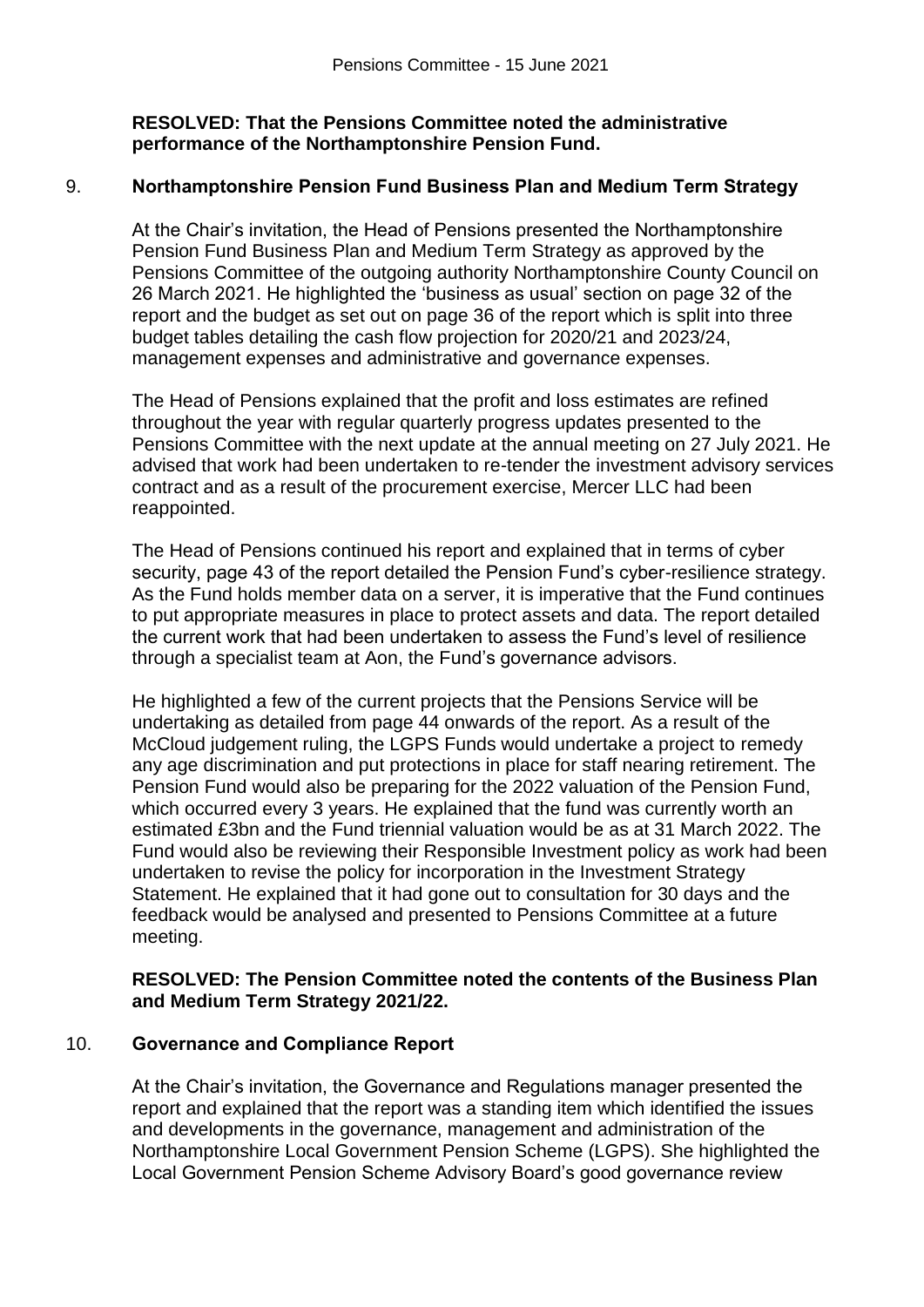produced by the Hymans Robertson project team. Phase 3 of the review provided further detail on 7 recommendations highlighted in phased 2. The importance of training for members has been emphasised in the review and there will be a series of training modules focusing on building upon their skills and knowledge that members can access as well as a virtual training session hosted by Aon on 21 June from 10am-1pm. In addition, she explained that the Pension Regulator launched a consultation on its new code of practice which had finished on 26 May 2021. Following on from the consultation, there was now a new draft code of practice, which combined 15 codes into the one practice and the revised code of practice will be effective later in the year with the expectation that the pension schemes have 6 months to demonstrate compliance.

## **RESOLVED: That the Pensions Committee noted the report.**

## 11. **Northamptonshire Pension Fund Risk Monitoring**

At the Chair's invitation, the Governance and Regulations manager presented the risk register and risk strategy report. She explained that the risk register would be presented to the Local Pensions Board every meeting for review and presented to the Pension Committee bi-annually for approval.

The Governance and Regulations manager explained the risk register as detailed in appendix 1 of the report and stated that the register was ordered in risk level order with a rag rating system. Then from page 65 of the report, the 26 risks were explained with the controls and mitigations, as well as the investment risks.

# **RESOLVED: That the Pension Committee:**

**a) Reviewed the current risks facing the Northamptonshire Pension Fund. b) Approved the risk register including the amendments** 

**made as detailed in section 5.1.**

# 12. **Northamptonshire Pension Fund Communications Plan**

At the Chair's invitation, the Employer Services and Communications Manager presented the report and explained that the Communications Plan was an annual report, which was typically presented to the Pensions Committee every March. He shared that there was a move towards digital communication, with members being able to use self-service and access their pensions account online, and the percentage of users utilising the self-service function was at 40%. The Employer Services Manager concluded his report and asked the Pensions Committee to approve the Communications plan.

### **RESOLVED: The Pension Committee approved the Communications Plan.**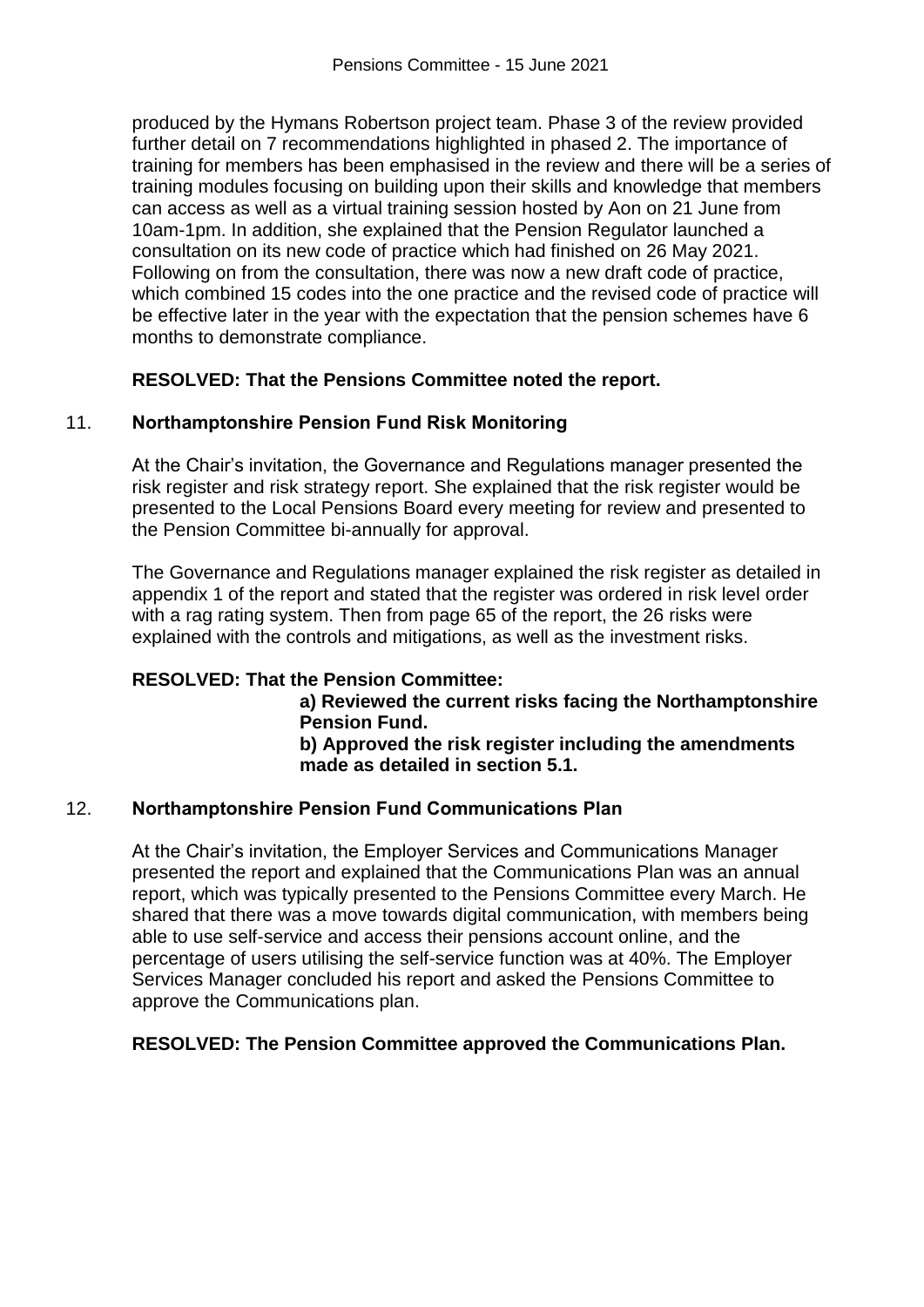## 13. **Employers, Admissions and Cessations Report**

The Employer Services and Communications Manager presented the report and explained it would be a standing item on the agenda for each Pensions Committee, reporting employer admissions agreements and those leaving the fund as detailed in section 5 of the report.

The Employer Services and Communications Manager also gave a verbal update regarding the Fund's policy for assessing whether an exit credit would be payable to an employer ceasing participation in the Fund with a funding surplus (the exit credit policy). The policy within the Funding Strategy Statement (FSS) as written, and previously agreed by the Committee, omitted the inclusion of the administering authorities Section 151 officer in the decision making process and as a result does not align with the Fund's discretion policy on the same matter. The FSS is due to be released to employers for consultation for unrelated legislative updates and the Committee was asked to approve correction of the exit credit policy to include the Section 151 officer in the decision making process.

## **RESOLVED: The Pension Committee is asked to:**

**a) Note the admission of the following admitted bodies to the Northamptonshire Pension Fund and approve the sealing of the following admission agreements;**

- **Alliance in Partnership Limited**
- **Compass Contract Services Limited**
- **• Everyone Active (Sports and Leisure Management Limited)**
- **Innovate Services Limited**
- **Miquill (South) Limited**

**b) Note the admission of the following designating body to the Northamptonshire Pension Fund;**

### **• Northampton Town Council**

### **c) Note the exit of the following body from the Northamptonshire Pension Fund:**

### **• Compass Contract Services Limited**

d) To approve a further update to the Funding Strategy Statement so that the decision over whether to pay an exit credit to a ceasing employer will be made by the Head of Pensions and the Section 151 officer.

### 14. **Urgent Business**

There were no items of urgent business.